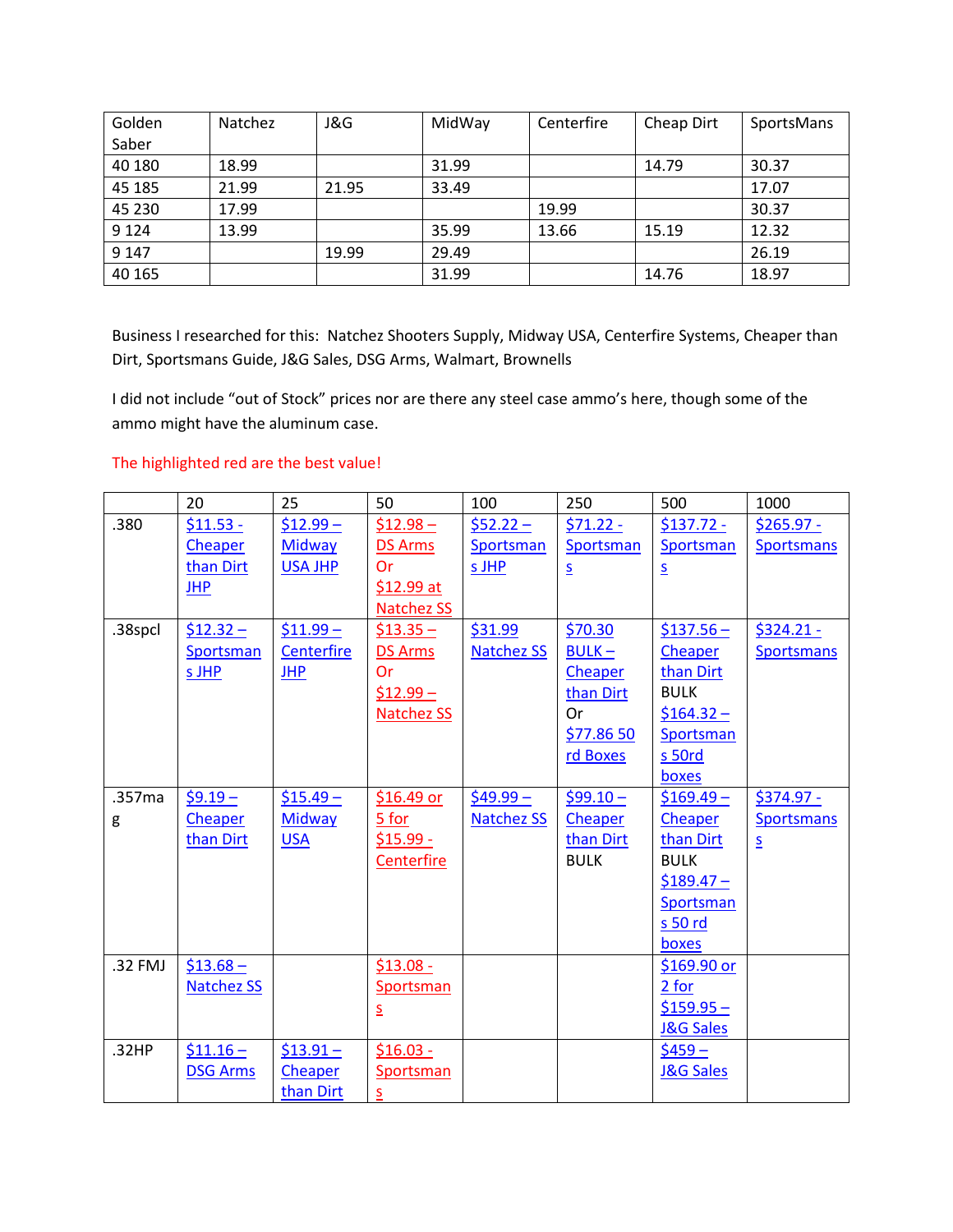| 9mm    | $$12.49 -$     | $$13.49 -$           | \$9.99 or         | $$40.99 -$                           | $$56.02 -$              | $$127.94 -$             | $$237.47 -$       |
|--------|----------------|----------------------|-------------------|--------------------------------------|-------------------------|-------------------------|-------------------|
| 115gr  | Cheaper        | <b>Midway</b>        | \$8.99 for        | <b>Natchez SS</b>                    | Sportsman               | Sportsman               | <b>Sportsmans</b> |
|        | than Dirt      | <b>USA JHP</b>       | $10 -$            | <b>JHP</b>                           | $\overline{\mathbf{S}}$ | $\overline{\mathsf{S}}$ |                   |
|        | <b>JHP</b>     |                      | <b>Natchez SS</b> |                                      |                         |                         |                   |
| Rounds | 20             | 25                   | 50                | 100                                  | 250                     | 500                     | 1000              |
| 9mm    |                |                      | $59.99 -$         |                                      |                         | $$124.62 -$             | $$239.90 -$       |
| 124gr  |                |                      | Natchez SS        |                                      |                         | Cheaper                 | J&G Sales         |
| FMJ    |                |                      |                   |                                      |                         | than Dirt               |                   |
| 9mm    | $$12.49-$      | $$13.99 -$           | $$13.79-$         | $$50.32 -$                           |                         |                         |                   |
| 124gr  | <b>Cheaper</b> | <b>Natchez SS</b>    | Cheaper           | Sportsman                            |                         |                         |                   |
| HP     | than Dirt      | Or                   | than Dirt         | $\underline{\underline{\mathsf{S}}}$ |                         |                         |                   |
|        |                | Centerfire           |                   |                                      |                         |                         |                   |
|        |                | <b>Systems</b>       |                   |                                      |                         |                         |                   |
| 9mm    |                |                      | 10 for            |                                      |                         | $$144.85 -$             | $$278.61 -$       |
| 147gr  |                |                      | $$13.09 -$        |                                      |                         | Sportsman               | <b>Sportsmans</b> |
| TMJ    |                |                      | <b>Natchez SS</b> |                                      |                         | $\overline{\mathsf{S}}$ |                   |
|        |                |                      | Or                |                                      |                         | Or                      |                   |
|        |                |                      | $$12.19$ at       |                                      |                         | 10 for                  |                   |
|        |                |                      | <b>Cheaper</b>    |                                      |                         | $$13.09-$               |                   |
|        |                |                      | than Dirt         |                                      |                         | <b>Natchez SS</b>       |                   |
| 9mm    | $$14.46 -$     | $$17.46 -$           | $$16.60 -$        | $$36.07 -$                           | $$85.47 -$              | $$161.47 -$             |                   |
| 147gr  | <b>Cheaper</b> | <b>Natchez SS</b>    | Sportsman         | Sportsman                            | Sportsman               | Sportsman               |                   |
| HP     | than Dirt      |                      | S                 | S                                    | S                       | s                       |                   |
| .40    | $$13.74-$      | $$9.95 -$            | $$12.69-$         | $$33.82 -$                           | $$75.87 -$              | $$180 -$                | $$325.17-$        |
| 180gr  | <b>Cheaper</b> | <b>J&amp;G Sales</b> | Cheaper           | <b>Cheaper</b>                       | <b>Cheaper</b>          | J&G Sales               | Cheaper           |
|        | than Dirt      | <b>JHP</b>           | than Dirt         | than Dirt                            | than Dirt               | <b>JHP</b>              | than Dirt         |
|        | <b>JHP</b>     |                      |                   |                                      |                         | \$159.90 or             |                   |
|        |                |                      |                   |                                      |                         | 2 for                   |                   |
|        |                |                      |                   |                                      |                         | $$154.95 -$             |                   |
|        |                |                      |                   |                                      |                         | <b>J&amp;G Sales</b>    |                   |
| .40    |                | $$14.79 -$           | $$12.49 -$        | $$29.94 -$                           | $$69.99 -$              | $$149.90 -$             | $$299.22 -$       |
| 165gr  |                | <b>Cheaper</b>       | Cheaper           | <b>Cheaper</b>                       | <b>Natchez SS</b>       | <b>Natchez SS</b>       | <b>Sportsmans</b> |
|        |                | than Dirt            | than Dirt         | than Dirt                            |                         |                         |                   |
|        |                | <b>JHP</b>           | or \$12.19        | or \$29.99                           |                         |                         |                   |
|        |                |                      | for $125$ gr      | - Natchez                            |                         |                         |                   |
|        |                |                      | <b>Frangible</b>  | <b>SS</b>                            |                         |                         |                   |
| .45    |                |                      | $$16.50 -$        | $$42.39 -$                           | $$108.57 -$             | $$169.99 -$             |                   |
| 230gr  |                |                      | <b>Cheaper</b>    | <b>Cheaper</b>                       | <b>Cheaper</b>          | Centerfire              |                   |
| FMJ    |                |                      | than Dirt         | than Dirt                            | than Dirt               |                         |                   |
|        |                |                      | or \$15.99        |                                      |                         |                         |                   |
|        |                |                      | or 10 for         |                                      |                         |                         |                   |
|        |                |                      | $$14.99 -$        |                                      |                         |                         |                   |
|        |                |                      | <b>Natchez SS</b> |                                      |                         |                         |                   |
| .45 HP | $$13.47-$      | $$19.99 -$           | $$21.85 -$        |                                      | $$120.62 -$             | $$232.72 -$             | $$455.97 -$       |
|        | <b>Cheaper</b> | Centerfire           | <b>DSG ARms</b>   |                                      | Sportsman               | Sportsman               | <b>Sportsmans</b> |
|        | than Dirt      | or \$18.99           |                   |                                      | $\overline{\mathsf{S}}$ | $\overline{\mathsf{z}}$ |                   |
|        |                | <b>Midway</b>        |                   |                                      |                         |                         |                   |